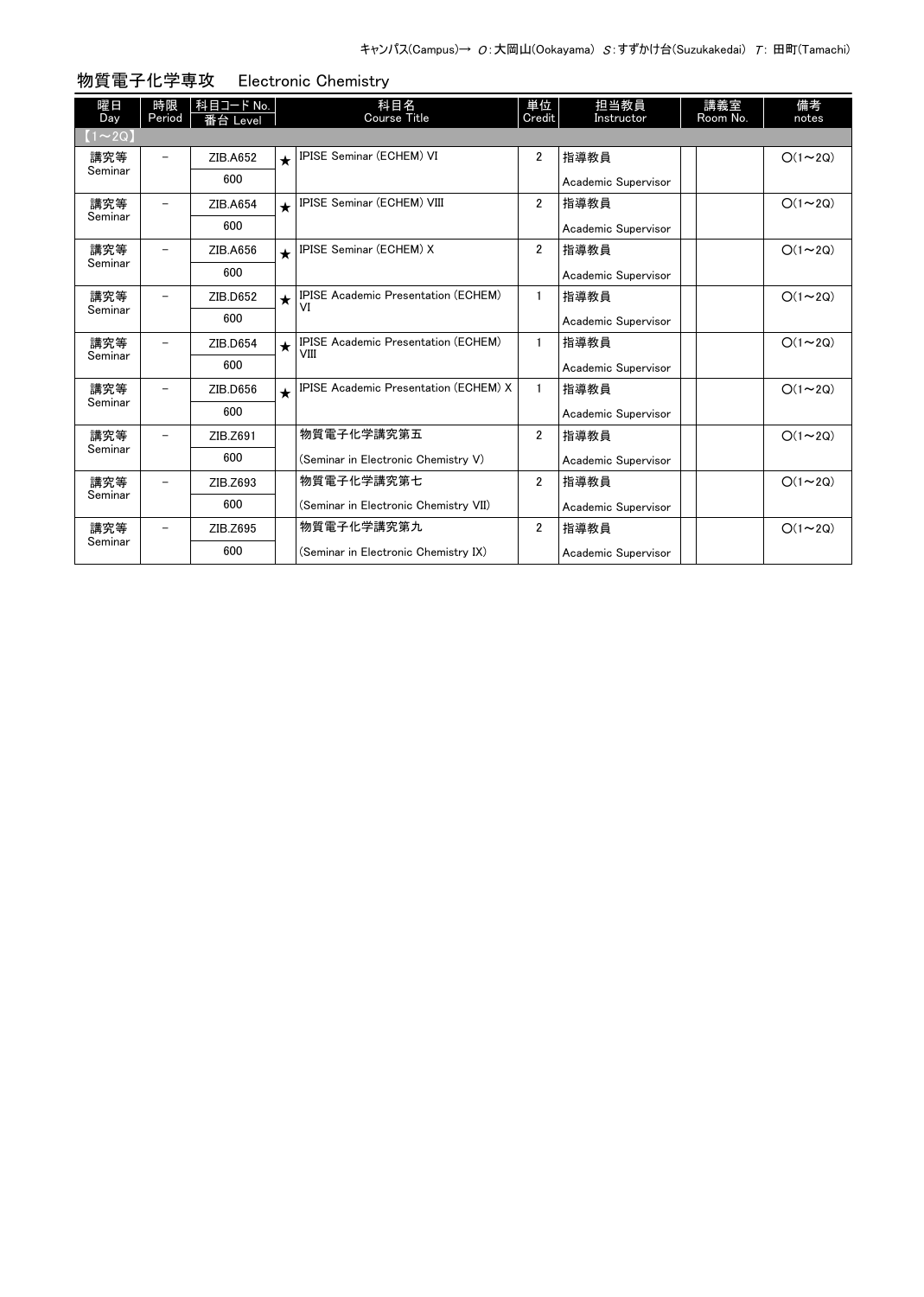| 曜日                  | 時限                       | 科目コード No. |         | 科目名<br>Course Title                                           | 単位                      | 担当教員                | 講義室      | 備考             |
|---------------------|--------------------------|-----------|---------|---------------------------------------------------------------|-------------------------|---------------------|----------|----------------|
| Day<br>$(1\sim 2Q)$ | Period                   | i台 Level  |         |                                                               | Credit                  | Instructor          | Room No. | notes          |
| 未定                  |                          | ZIC.B451  |         | 材料物理科学派遣プロジェクト第一                                              | 4                       | 各教員                 |          | $O(1\sim 2Q)$  |
| To be<br>announced  |                          | 400       |         | (Materials Science & Engineering Off-<br>Campus Project I)    |                         | Academic Supervisor |          |                |
| インターン               |                          | ZIC.B431  |         | 材料物理科学専攻インターンシップ第一A                                           | $\mathbf{1}$            | 専攻長                 |          | $O(1\sim 2Q)$  |
| シップ<br>Internship   |                          | 400       |         | (Internship(MSE) IA)                                          |                         | Chair               |          |                |
| インターン               |                          | ZIC.B441  |         | 材料物理科学専攻インターンシップ第二A                                           | $\overline{2}$          | 専攻長                 |          | $O(1\sim 2Q)$  |
| シップ<br>Internship   |                          | 400       |         | (Internship(MSE)IIA)                                          |                         | Chair               |          |                |
| インターン               | $\overline{\phantom{0}}$ | ZIC.D431  | $\star$ | IPISE Internship (MSE) IA                                     | $\mathbf{1}$            | 専攻長                 |          | $O(1\sim 2Q)$  |
| シップ<br>Internship   |                          | 400       |         |                                                               |                         | Chair               |          |                |
| インターン               |                          | ZIC.D441  | $\star$ | IPISE Internship (MSE) IIA                                    | $\overline{2}$          | 専攻長                 |          | $O(1\sim 2Q)$  |
| シップ<br>Internship   |                          | 400       |         |                                                               |                         | Chair               |          |                |
| 講究等                 |                          | ZIC.C432  | $\star$ | <b>IPISE International Communication (MSE)</b><br>H           | $\mathbf{1}$            | 各教員                 |          | $O(1\sim 2Q)$  |
| Seminar             |                          | 400       |         |                                                               |                         | Academic Supervisor |          |                |
| 講究等                 |                          | ZIC.Y482  | $\star$ | <b>IPISE Academic Presentation (MSE) II</b>                   | $\mathbf{1}$            | 指導教員                |          | $O(1\sim 2Q)$  |
| Seminar             |                          | 400       |         |                                                               |                         | Academic Supervisor |          |                |
| 講究等                 | $\overline{\phantom{0}}$ | ZIC.Y492  | $\star$ | IPISE Seminar (MSE) II                                        | $\overline{2}$          | 指導教員                |          | $O(1 \sim 2Q)$ |
| Seminar             |                          | 400       |         |                                                               |                         | Academic Supervisor |          |                |
| 講究等                 |                          | ZIC.Z491  |         | 材料物理科学講究第一                                                    | $\overline{2}$          | 指導教員                |          | $O(1\sim 2Q)$  |
| Seminar             |                          | 400       |         | (Seminar in Materials Science and<br>Engineering I)           |                         | Academic Supervisor |          |                |
| 講究等<br>Seminar      |                          | ZIC.C532  | $\star$ | <b>IPISE International Communication (MSE)</b><br>IV          | $\mathbf{1}$            | 各教員                 |          | $O(1\sim 2Q)$  |
|                     |                          | 500       |         |                                                               |                         | Academic Supervisor |          |                |
| 講究等<br>Seminar      | -                        | ZIC.Y582  | $\star$ | <b>IPISE Academic Presentation (MSE) IV</b>                   | $\mathbf{1}$            | 指導教員                |          | $O(1\sim 2Q)$  |
|                     |                          | 500       |         |                                                               |                         | Academic Supervisor |          |                |
| 講究等<br>Seminar      | $\overline{\phantom{a}}$ | ZIC.Y592  | $\star$ | IPISE Seminar (MSE) IV                                        | $\overline{2}$          | 指導教員                |          | $O(1\sim 2Q)$  |
|                     |                          | 500       |         |                                                               |                         | Academic Supervisor |          |                |
| 講究等<br>Seminar      | $\qquad \qquad -$        | ZIC.Z591  |         | 材料物理科学講究第三                                                    | $\overline{2}$          | 指導教員                |          | $O(1\sim 2Q)$  |
|                     |                          | 500       |         | (Seminar in Materials Science and<br>Engineering III)         |                         | Academic Supervisor |          |                |
| 講究等<br>Seminar      |                          | ZIC.A631  | $\star$ | English Communication in Materials<br>Science & Engineering I | 1                       | 各教員                 |          | $O(1\sim 2Q)$  |
|                     |                          | 600       |         | (材料物理科学英語コミュニケーション第一)                                         |                         | Academic Supervisor |          |                |
| 講究等                 |                          | ZIC.Y682  | $\star$ | <b>IPISE Academic Presentation (MSE) VI</b>                   | $\mathbf{1}$            | 指導教員                |          | $O(1\sim 2Q)$  |
| Seminar             |                          | 600       |         |                                                               |                         | Academic Supervisor |          |                |
| 講究等                 |                          | ZIC.Y684  | $\star$ | IPISE Academic Presentation (MSE) VIII                        | $\mathbf{1}$            | 指導教員                |          | $O(1\sim 2Q)$  |
| Seminar             |                          | 600       |         |                                                               |                         | Academic Supervisor |          |                |
| 講究等                 |                          | ZIC.Y686  | $\star$ | IPISE Academic Presentation (MSE) X                           | $\mathbf{1}$            | 指導教員                |          | $O(1\sim 2Q)$  |
| Seminar             |                          | 600       |         |                                                               |                         | Academic Supervisor |          |                |
| 講究等                 |                          | ZIC.Y692  | $\star$ | <b>IPISE Seminar (MSE) VI</b>                                 | $\overline{\mathbf{2}}$ | 指導教員                |          | $O(1\sim 2Q)$  |
| Seminar             |                          | 600       |         |                                                               |                         | Academic Supervisor |          |                |
| 講究等                 |                          | ZIC.Y694  | $\star$ | IPISE Seminar (MSE) VIII                                      | $\overline{\mathbf{2}}$ | 指導教員                |          | $O(1\sim 2Q)$  |
| Seminar             |                          | 600       |         |                                                               |                         | Academic Supervisor |          |                |
| 講究等                 |                          | ZIC.Y696  | $\star$ | <b>IPISE Seminar (MSE) X</b>                                  | 2                       | 指導教員                |          | $O(1\sim 2Q)$  |
| Seminar             |                          | 600       |         |                                                               |                         | Academic Supervisor |          |                |
| 講究等                 |                          | ZIC.Z691  |         | 材料物理科学講究第五                                                    | 2                       | 指導教員                |          | $O(1\sim 2Q)$  |
| Seminar             |                          | 600       |         | (Seminar in Materials Science and                             |                         | Academic Supervisor |          |                |
|                     |                          |           |         | Engineering V)                                                |                         |                     |          |                |
| 講究等<br>Seminar      | $\overline{\phantom{0}}$ | ZIC.Z693  |         | 材料物理科学講究第七                                                    | 2                       | 指導教員                |          | $O(1\sim 2Q)$  |
|                     |                          | 600       |         | (Seminar in Materials Science and<br>Engineering VII)         |                         | Academic Supervisor |          |                |

# 材料物理科学専攻 Materials Science and Engineering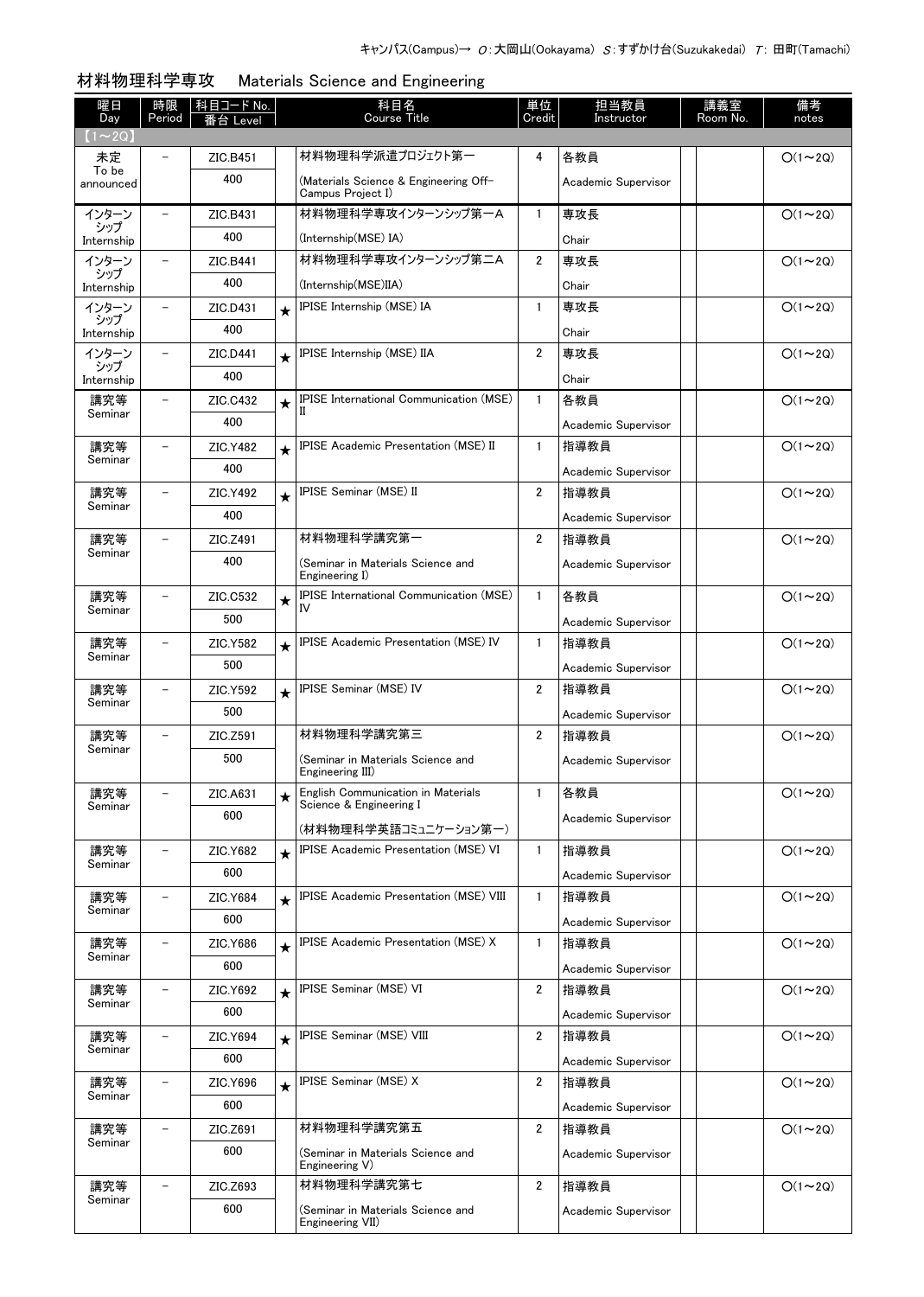### 材料物理科学専攻 Materials Science and Engineering

| 曜日<br>Day   | 時限<br>Period             | 科目コード No.  <br>番台 Level | 科目名<br>Course Title                                  | 単位<br>Credit | 担当教員<br>Instructor    | 講義室<br>Room No. | 備考<br>notes   |
|-------------|--------------------------|-------------------------|------------------------------------------------------|--------------|-----------------------|-----------------|---------------|
| $1 \sim 2Q$ |                          |                         |                                                      |              |                       |                 |               |
| 講究等         | $\overline{\phantom{0}}$ | ZIC.Z695                | 材料物理科学講究第九                                           |              | 指導教員                  |                 | $O(1\sim 2Q)$ |
| Seminar     |                          | 600                     | (Seminar in Materials Science and<br>Engineering IX) |              | l Academic Supervisor |                 |               |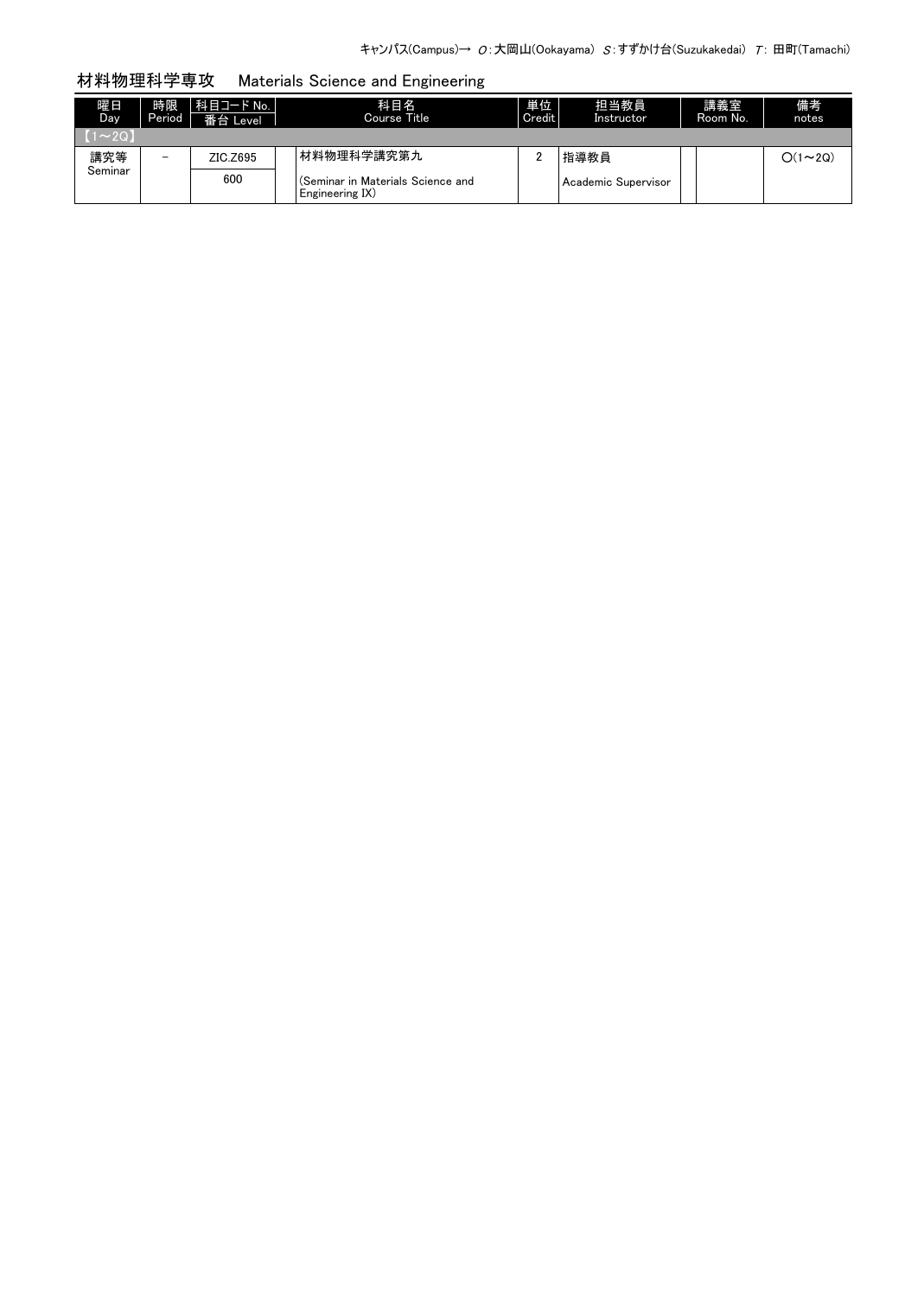| 曜日<br>Day      | 時限<br>Period             | 科目コード No.<br>番台 Level |            | 科目名<br><b>Course Title</b>                                             | 単位<br>Credit   | 担当教員<br>Instructor  | 講義室<br>Room No. | 備考<br>notes   |
|----------------|--------------------------|-----------------------|------------|------------------------------------------------------------------------|----------------|---------------------|-----------------|---------------|
| $(1\sim20)$    |                          |                       |            |                                                                        |                |                     |                 |               |
| 講究等            | $\overline{\phantom{0}}$ | ZID.Y682              | $\bigstar$ | <b>IPISE Academic Presentation (DEPE) VI</b>                           | $\mathbf{1}$   | 指導教員                |                 | $O(1\sim 2Q)$ |
| Seminar        |                          | 600                   |            |                                                                        |                | Academic Supervisor |                 |               |
| 講究等<br>Seminar | $\overline{\phantom{0}}$ | ZID.Y684              | $\bigstar$ | <b>IPISE Academic Presentation (DEPE) VIII</b>                         | $\mathbf{1}$   | 指導教員                |                 | $O(1\sim 2Q)$ |
|                |                          | 600                   |            |                                                                        |                | Academic Supervisor |                 |               |
| 講究等            | $\overline{\phantom{0}}$ | ZID.Y686              | $\bigstar$ | IPISE Academic Presentation (DEPE) X                                   | $\mathbf{1}$   | 指導教員                |                 | $O(1\sim 2Q)$ |
| Seminar        |                          | 600                   |            |                                                                        |                | Academic Supervisor |                 |               |
| 講究等<br>Seminar | -                        | ZID.Y692              | $\bigstar$ | <b>IPISE Seminar (DEPE) VI</b>                                         | $\overline{2}$ | 指導教員                |                 | $O(1\sim 2Q)$ |
|                |                          | 600                   |            |                                                                        |                | Academic Supervisor |                 |               |
| 講究等            |                          | ZID.Y694              | $\star$    | <b>IPISE Seminar (DEPE) VIII</b>                                       | $\overline{2}$ | 指導教員                |                 | $O(1\sim 2Q)$ |
| Seminar        |                          | 600                   |            |                                                                        |                | Academic Supervisor |                 |               |
| 講究等            |                          | ZID.Y696              | $\bigstar$ | IPISE Seminar (DEPE) X                                                 | $\overline{2}$ | 指導教員                |                 | $O(1\sim 2Q)$ |
| Seminar        |                          | 600                   |            |                                                                        |                | Academic Supervisor |                 |               |
| 講究等            |                          | ZID.Z691              |            | 環境理工学講究第五                                                              | $\overline{2}$ | 指導教員                |                 | $O(1\sim 2Q)$ |
| Seminar        |                          | 600                   |            | (Seminar in Environmental Science.<br>Technology, and Engineering V)   |                | Academic Supervisor |                 |               |
| 講究等            | $\overline{\phantom{0}}$ | ZID.Z693              |            | 環境理工学講究第七                                                              | $\overline{2}$ | 指導教員                |                 | $O(1\sim 2Q)$ |
| Seminar        |                          | 600                   |            | (Seminar in Environmental Science,<br>Technology, and Engineering VII) |                | Academic Supervisor |                 |               |
| 講究等            |                          | ZID.Z695              |            | 環境理工学講究第九                                                              | $\overline{2}$ | 指導教員                |                 | $O(1\sim 2Q)$ |
| Seminar        |                          | 600                   |            | (Seminar in Environmental Science,<br>Technology, and Engineering IX)  |                | Academic Supervisor |                 |               |

環境理工学創造専攻 Environmental Science and Technology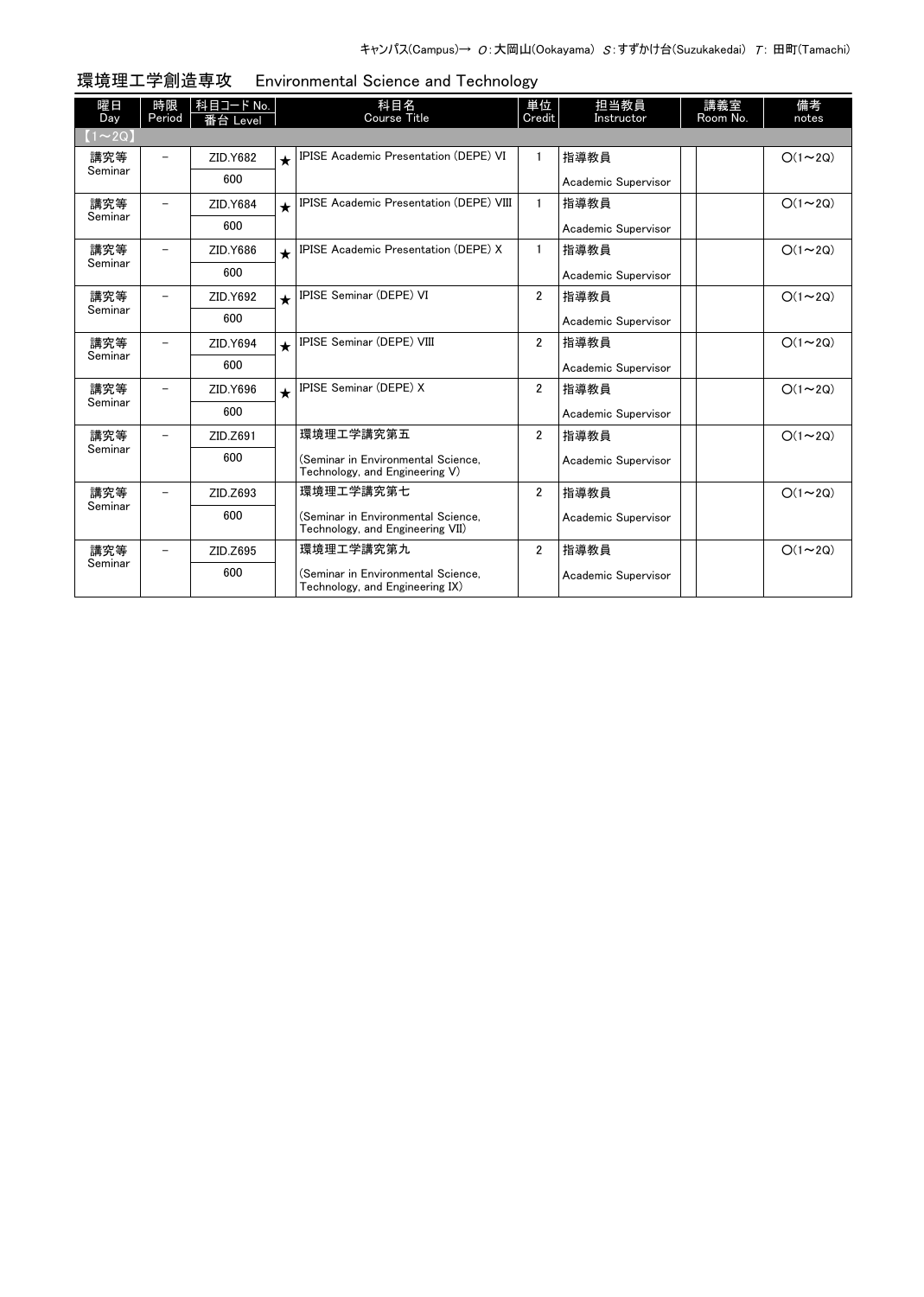| 曜日             | 時限      | 科目コード No. |         | 科目名                                                                     | 単位             | 担当教員                                | 講義室      | 備考            |
|----------------|---------|-----------|---------|-------------------------------------------------------------------------|----------------|-------------------------------------|----------|---------------|
| Day            | Period  | 番台 Level  |         | <b>Course Title</b>                                                     | Credit         | Instructor                          | Room No. | notes         |
| $(1\sim 2Q)$   |         |           |         |                                                                         |                |                                     |          |               |
| 未定<br>To be    | -       | ZST.A401  | $\star$ | Off-Campus Project in Architecture and<br><b>Building Engineering I</b> | 4              | 各教員                                 |          | $O(1\sim 2Q)$ |
| announced      |         | 400       |         |                                                                         |                | Academic Supervisor                 |          |               |
|                |         |           |         | (建築学派遣プロジェクト第一)                                                         |                |                                     |          |               |
| 未定<br>To be    | -       | ZST.A403  | $\star$ | Off-Campus Project in Architectural<br>Design I                         | 4              | 各教員                                 |          | $O(1\sim 2Q)$ |
| announced      |         | 400       |         |                                                                         |                | Academic Supervisor                 |          |               |
|                |         |           |         | (建築デザイン派遣プロジェクト第一)                                                      |                |                                     |          |               |
| 金<br>Fri       | $7 - 8$ | ZIE.Z493  |         | 人間環境システム特別実験第一                                                          | 1              | 那須 聖<br>松岡 昌志 ほか                    | G321     | $O(1\sim 2Q)$ |
|                |         | 400       |         | (Built Environment Laboratory I)                                        |                |                                     |          |               |
|                |         |           |         |                                                                         |                | Nasu Satoshi<br>Matsuoka Masashi et |          |               |
|                |         |           |         |                                                                         |                | al.                                 |          |               |
| 講究等            |         | ZIE.Z491  |         | 人間環境システム講究第一                                                            | 1              | 指導教員                                |          | $O(1\sim 2Q)$ |
| Seminar        |         | 400       |         | (Seminar in Built Environment I)                                        |                | Academic Supervisor                 |          |               |
| 講究等<br>Seminar |         | ZIE.Z591  |         | 人間環境システム講究第三                                                            | 1              | 指導教員                                |          | $O(1\sim 2Q)$ |
|                |         | 500       |         | (Seminar in Built Environment III)                                      |                | Academic Supervisor                 |          |               |
| 講究等<br>Seminar |         | ZIE.Z593  |         | 人間環境システム特別実験第三                                                          | $\mathbf{1}$   | 指導教員                                |          | $O(1\sim 2Q)$ |
|                |         | 500       |         | (Built Environment Laboratory III)                                      |                | Academic Supervisor                 |          |               |
| 講究等<br>Seminar | Ξ.      | ZIE.Z691  |         | 人間環境システム講究第五                                                            | $\overline{2}$ | 指導教員                                |          | $O(1\sim 2Q)$ |
|                |         | 600       |         | (Seminar in Built Environment V)                                        |                | Academic Supervisor                 |          |               |
| 講究等            |         | ZIE.Z693  |         | 人間環境システム講究第七                                                            | $\overline{2}$ | 指導教員                                |          | $O(1\sim 2Q)$ |
| Seminar        |         | 600       |         | (Seminar in Built Environment VII)                                      |                | Academic Supervisor                 |          |               |
| 講究等            |         | ZIE.Z695  |         | 人間環境システム講究第九                                                            | $\overline{2}$ | 指導教員                                |          | $O(1\sim 2Q)$ |
| Seminar        |         | 600       |         | (Seminar in Built Environment IX)                                       |                | Academic Supervisor                 |          |               |

### 人間環境システム専攻 Built Environment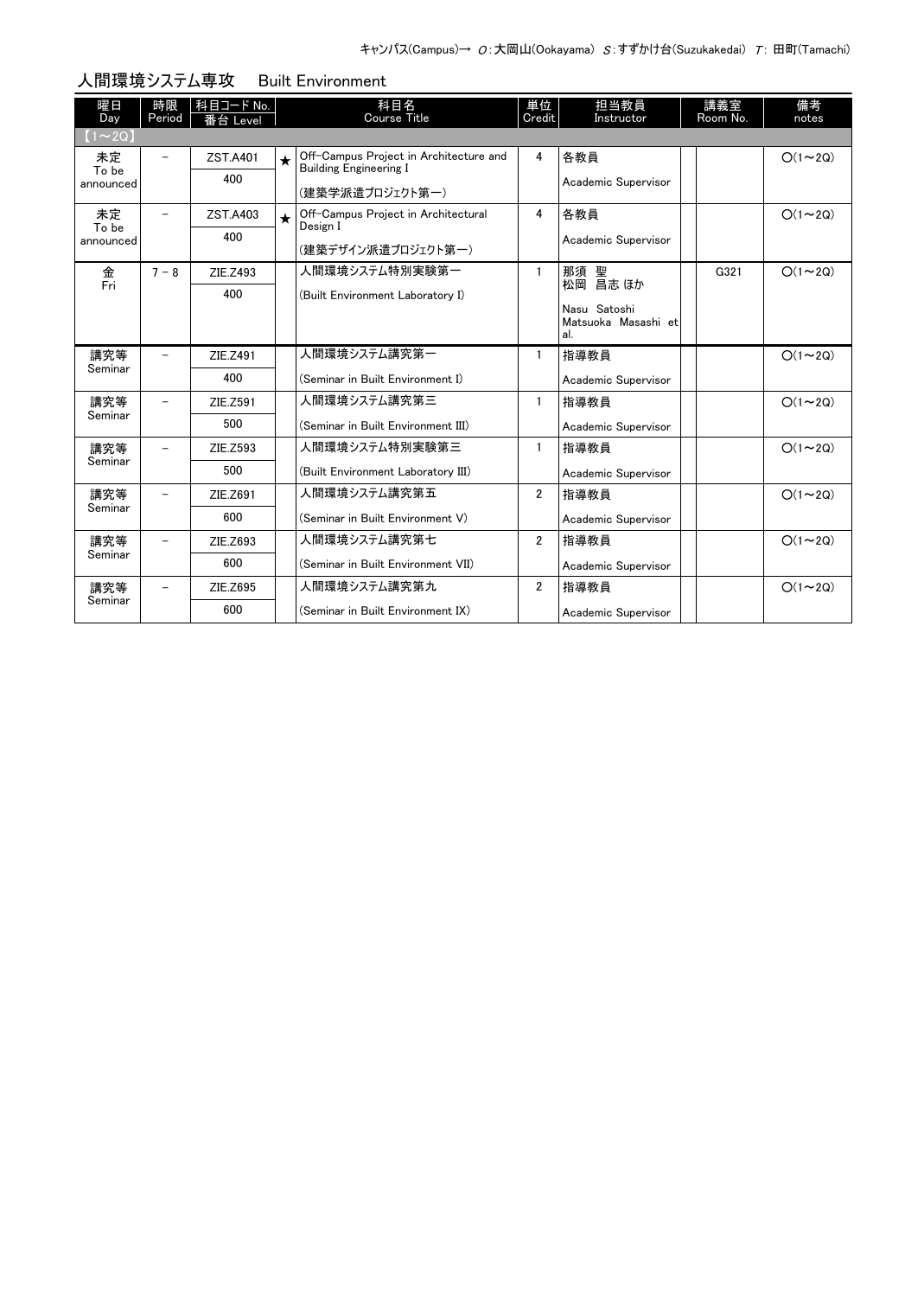| 曜日<br>Day <sup>1</sup> | 時限<br>Period | 科目コード No.  <br>番台 Level | 科目名<br>Course Title              | 単位<br>Credit   | 担当教員<br>Instructor  | 講義室<br>Room No. | 備考<br>notes   |
|------------------------|--------------|-------------------------|----------------------------------|----------------|---------------------|-----------------|---------------|
| $(1\sim 2Q)$           |              |                         |                                  |                |                     |                 |               |
| 講究等                    |              | ZIF.Z691                | 創造エネルギー講究第五                      | 2              | 指導教員                |                 | $O(1\sim 2Q)$ |
| Seminar                |              | 600                     | (Seminar in Energy Sciences V)   |                | Academic Supervisor |                 |               |
| 講究等                    |              | ZIF.Z693                | 創造エネルギー講究第七                      | 2              | 指導教員                |                 | $O(1\sim 2Q)$ |
| Seminar                |              | 600                     | (Seminar in Energy Sciences VII) |                | Academic Supervisor |                 |               |
| 講究等                    | -            | ZIF.Z695                | 創造エネルギー講究第九                      | $\overline{2}$ | 指導教員                |                 | $O(1\sim 2Q)$ |
| Seminar                |              | 600                     | (Seminar in Energy Sciences IX)  |                | Academic Supervisor |                 |               |

創造エネルギー専攻 Energy Sciences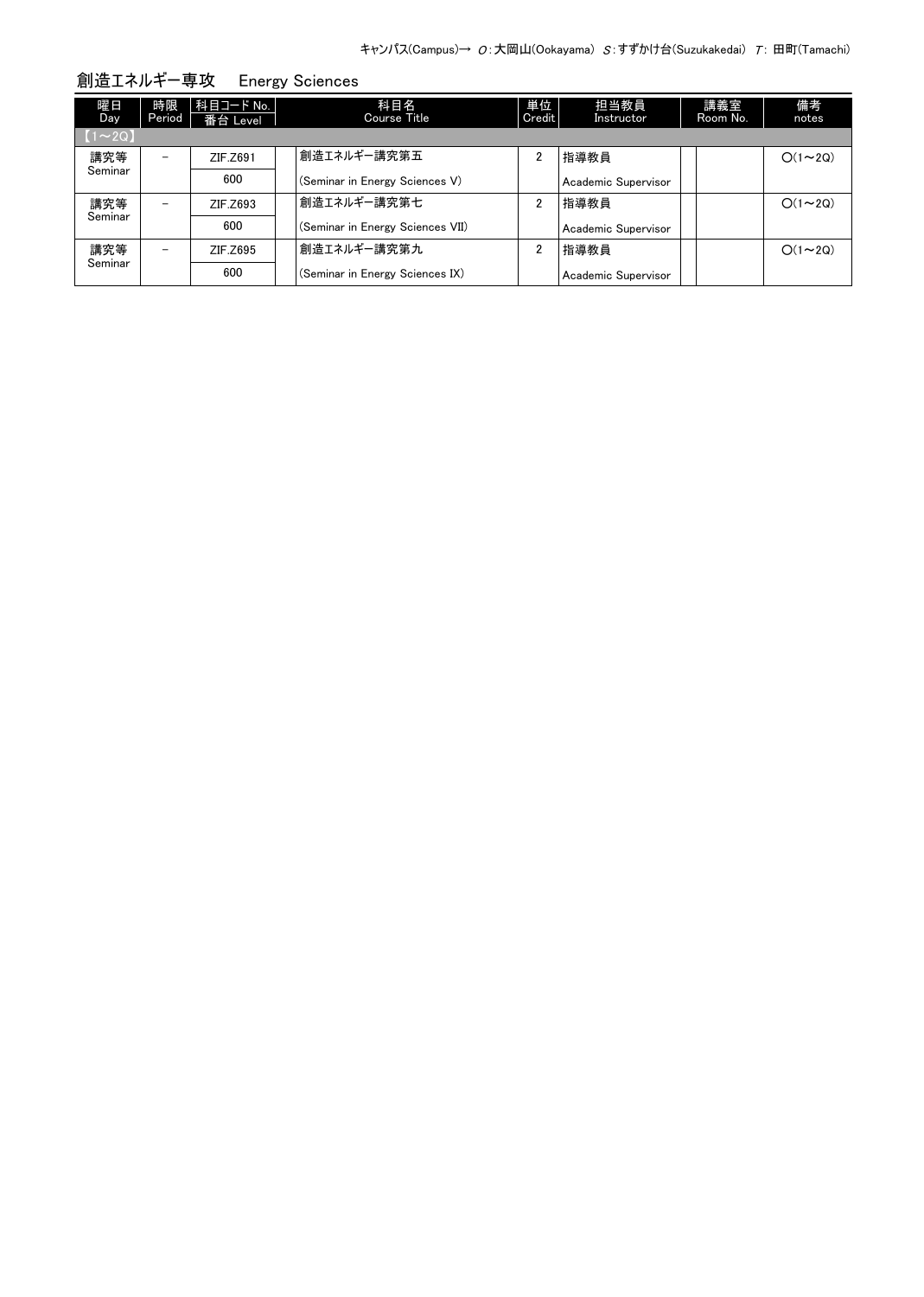| 曜日<br>Day      | 時限<br>Period             | 科目コード No.<br>全台 Level |         | 科目名<br><b>Course Title</b>                                                       | 単位<br>Credit   | 担当教員<br>Instructor  | 講義室<br>Room No. | 備考<br>notes    |
|----------------|--------------------------|-----------------------|---------|----------------------------------------------------------------------------------|----------------|---------------------|-----------------|----------------|
| $(1\sim2Q)$    |                          |                       |         |                                                                                  |                |                     |                 |                |
| 集中講義           |                          | ZIG.L611              |         | 化学環境学うボ・フィールドワーク第五                                                               | $\mathbf{1}$   | 指導教員                |                 | $O(1\sim 2Q)$  |
| Intensive      |                          | 600                   |         | (Laboratory and Field Work in<br>Environmental Chemistry and Engineering<br>V)   |                | Academic Supervisor |                 |                |
| 集中講義           |                          | ZIG.L613              |         | 化学環境学うボ・フィールドワーク第七                                                               | $\mathbf{1}$   | 指導教員                |                 | $O(1 \sim 2Q)$ |
| 等<br>Intensive |                          | 600                   |         | (Laboratory and Field Work in<br>Environmental Chemistry and Engineering<br>VII) |                | Academic Supervisor |                 |                |
| 集中講義           | $\overline{\phantom{0}}$ | ZIG.L615              |         | 化学環境学うボ・フィールドワーク第九                                                               | $\mathbf{1}$   | 指導教員                |                 | $O(1\sim 2Q)$  |
| 等<br>Intensive |                          | 600                   |         | (Laboratory and Field Work in<br>Environmental Chemistry and Engineering<br>IX)  |                | Academic Supervisor |                 |                |
| 講究等            |                          | ZIG.P692              | $\star$ | <b>IPISE Academic Presentation</b><br>(CHEMENV) VI                               | $\mathbf{1}$   | 指導教員                |                 | $O(1\sim 2Q)$  |
| Seminar        |                          | 600                   |         |                                                                                  |                | Academic Supervisor |                 |                |
| 講究等            | $\overline{\phantom{0}}$ | ZIG.P694              | $\star$ | <b>IPISE Academic Presentation</b><br>(CHEMENV) VIII                             | $\mathbf{1}$   | 指導教員                |                 | $O(1\sim 2Q)$  |
| Seminar        |                          | 600                   |         |                                                                                  |                | Academic Supervisor |                 |                |
| 講究等            | $\overline{\phantom{a}}$ | ZIG.P696              | $\star$ | <b>IPISE Academic Presentation</b><br>(CHEMENV) X                                | $\mathbf{1}$   | 指導教員                |                 | $O(1\sim 2Q)$  |
| Seminar        |                          | 600                   |         |                                                                                  |                | Academic Supervisor |                 |                |
| 講究等            | $\overline{\phantom{0}}$ | ZIG.Y692              | $\star$ | IPISE Seminar (CHEMENV) VI                                                       | $\overline{2}$ | 指導教員                |                 | $O(1\sim 2Q)$  |
| Seminar        |                          | 600                   |         |                                                                                  |                | Academic Supervisor |                 |                |
| 講究等            |                          | ZIG.Y694              | $\star$ | IPISE Seminar (CHEMENV) VIII                                                     | $\overline{2}$ | 指導教員                |                 | $O(1 \sim 2Q)$ |
| Seminar        |                          | 600                   |         |                                                                                  |                | Academic Supervisor |                 |                |
| 講究等            |                          | ZIG.Y696              | $\star$ | IPISE Seminar (CHEMENV) X                                                        | $\overline{2}$ | 指導教員                |                 | $O(1\sim 2Q)$  |
| Seminar        |                          | 600                   |         |                                                                                  |                | Academic Supervisor |                 |                |
| 講究等            |                          | ZIG.Z691              |         | 化学環境学講究第五                                                                        | $\overline{2}$ | 指導教員                |                 | $O(1\sim 2Q)$  |
| Seminar        |                          | 600                   |         | (Seminar in Environmental Chemistry and<br>Engineering V)                        |                | Academic Supervisor |                 |                |
| 講究等<br>Seminar |                          | ZIG.Z693              |         | 化学環境学講究第七                                                                        | $\overline{2}$ | 指導教員                |                 | $O(1\sim 2Q)$  |
|                |                          | 600                   |         | (Seminar in Environmental Chemistry and<br>Engineering VII)                      |                | Academic Supervisor |                 |                |
| 講究等<br>Seminar | $\overline{\phantom{a}}$ | ZIG.Z695              |         | 化学環境学講究第九                                                                        | $\overline{2}$ | 指導教員                |                 | $O(1\sim 2Q)$  |
|                |                          | 600                   |         | (Seminar in Environmental Chemistry and<br>Engineering IX)                       |                | Academic Supervisor |                 |                |

#### 化学環境学専攻 Environmental Chemistry and Engineering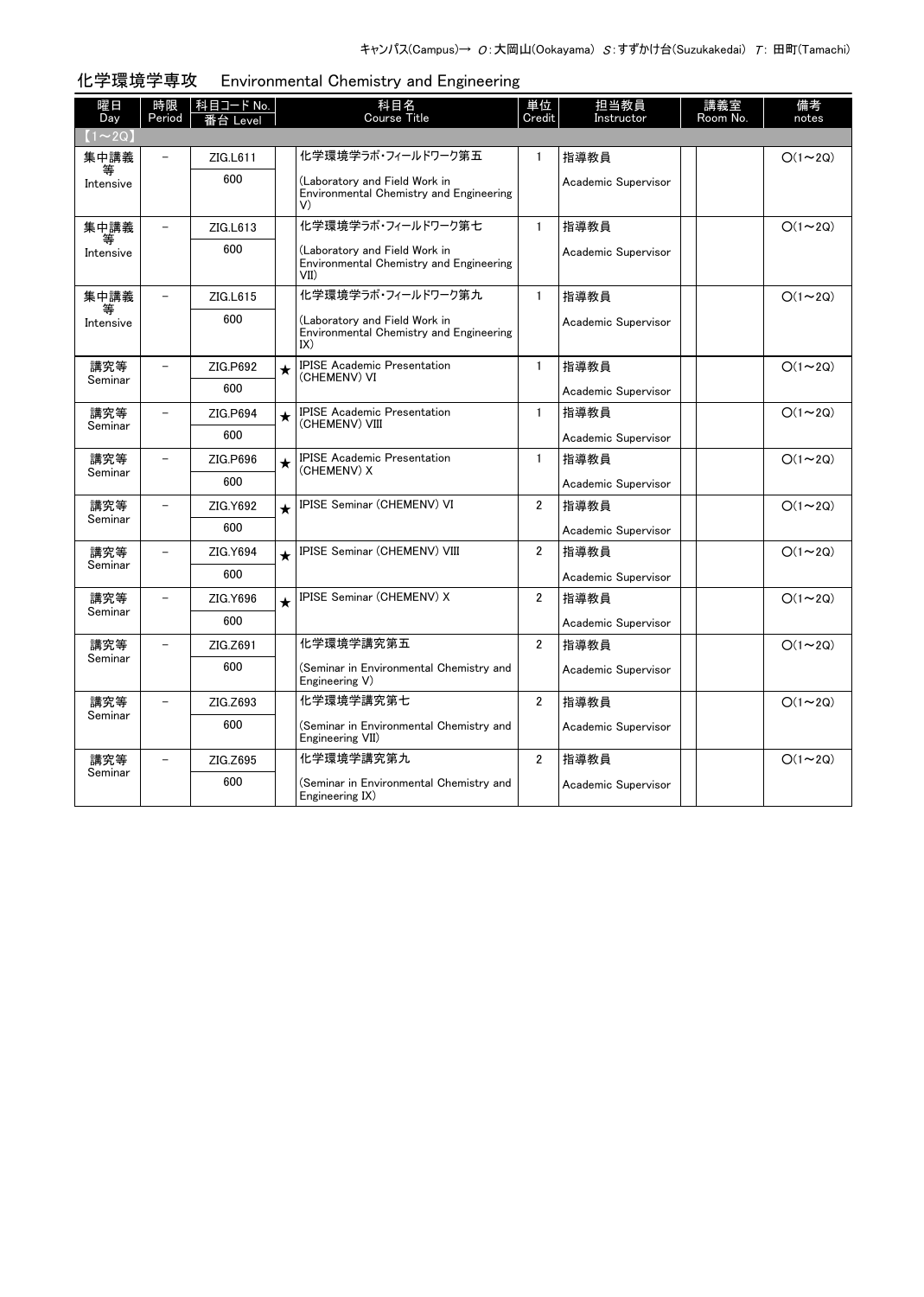| 曜日<br>Day         | 時限<br>Period             | 科目コード No.<br>番台 Level |         | 科目名<br><b>Course Title</b>                                  | 単位<br>Credit   | 担当教員<br>Instructor  | 講義室<br>Room No. | 備考<br>notes    |
|-------------------|--------------------------|-----------------------|---------|-------------------------------------------------------------|----------------|---------------------|-----------------|----------------|
| $(1\sim 2Q)$      |                          |                       |         |                                                             |                |                     |                 |                |
| 未定<br>To be       |                          | ZIH.Z482              | $\star$ | IPISE Seminar (E&AP) II                                     | 2              | 指導教員                |                 | $O(1\sim 2Q)$  |
| announced         |                          | 400                   |         |                                                             |                | Academic Supervisor |                 |                |
| インターン<br>シップ      |                          | ZIH.R461              | $\star$ | IPISE Internship (E&AP) IA                                  | $\mathbf{1}$   | 専攻長                 |                 | $O(1\sim 2Q)$  |
| Internship        |                          | 400                   |         |                                                             |                | Chair               |                 |                |
| インターン             | $\overline{\phantom{0}}$ | ZIH.R561              | $\star$ | IPISE Internship (E&AP) IIA                                 | $\overline{2}$ | 専攻長                 |                 | $O(1\sim 2Q)$  |
| シップ<br>Internship |                          | 500                   |         |                                                             |                | Chair               |                 |                |
| 講究等               | $\overline{\phantom{0}}$ | ZIH.L482              | $\star$ | Experiments (E&AP) II                                       | $\mathbf{1}$   | 指導教員                |                 | $O(1\sim 2Q)$  |
| Seminar           |                          | 400                   |         |                                                             |                | Academic Supervisor |                 |                |
| 講究等               |                          | ZIH.L491              |         | 創造物理電子システム特別実験第一                                            | $\mathbf{1}$   | 指導教員                |                 | $O(1\sim 2Q)$  |
| Seminar           |                          | 400                   |         | (Laboratory Work in Electronics and                         |                | Academic Supervisor |                 |                |
|                   |                          |                       |         | Applied Physics I)                                          |                |                     |                 |                |
| 講究等<br>Seminar    | $\overline{\phantom{0}}$ | <b>ZIH.R412</b>       | $\star$ | <b>IPISE International Communication</b><br>(E&AP) II       | $\mathbf{1}$   | 各教員                 |                 | $O(1\sim 2Q)$  |
|                   |                          | 400                   |         |                                                             |                | Academic Supervisor |                 |                |
| 講究等<br>Seminar    | $\overline{\phantom{0}}$ | <b>ZIH.R422</b>       | $\star$ | <b>IPISE Academic Presentation (E&amp;AP) II</b>            | $\mathbf{1}$   | 指導教員                |                 | $O(1\sim 2Q)$  |
|                   |                          | 400                   |         |                                                             |                | Academic Supervisor |                 |                |
| 講究等<br>Seminar    |                          | ZIH.Z491              |         | 創造物理電子システム講究第一                                              | $\overline{2}$ | 指導教員                |                 | $O(1\sim 2Q)$  |
|                   |                          | 400                   |         | (Seminar in Electronics and Applied<br>Physics I)           |                | Academic Supervisor |                 |                |
| 講究等               | $\overline{\phantom{0}}$ | ZIH.L582              | $\star$ | Experiments (E&AP) IV                                       | $\mathbf{1}$   | 指導教員                |                 | $O(1\sim 2Q)$  |
| Seminar           |                          | 500                   |         |                                                             |                | Academic Supervisor |                 |                |
| 講究等               |                          | ZIH.L591              |         | 創造物理電子システム特別実験第三                                            | $\mathbf{1}$   | 指導教員                |                 | $O(1\sim 2Q)$  |
| Seminar           |                          | 500                   |         | (Laboratory Work in Electronics and<br>Applied Physics III) |                | Academic Supervisor |                 |                |
| 講究等               |                          | ZIH.R512              | $\star$ | <b>IPISE</b> International Communication                    | $\mathbf{1}$   | 各教員                 |                 | $O(1\sim 2Q)$  |
| Seminar           |                          | 500                   |         | (E&AP) IV                                                   |                | Academic Supervisor |                 |                |
| 講究等               |                          | <b>ZIH.R522</b>       | $\star$ | <b>IPISE Academic Presentation (E&amp;AP) IV</b>            | $\mathbf{1}$   | 指導教員                |                 | $O(1\sim 2Q)$  |
| Seminar           |                          | 500                   |         |                                                             |                | Academic Supervisor |                 |                |
| 講究等               |                          | ZIH.Z582              | $\star$ | IPISE Seminar (E&AP) IV                                     | $\overline{2}$ | 指導教員                |                 | $O(1\sim 2Q)$  |
| Seminar           |                          | 500                   |         |                                                             |                | Academic Supervisor |                 |                |
| 講究等               |                          | ZIH.Z591              |         | 創造物理電子システム講究第三                                              | $\overline{2}$ | 指導教員                |                 | $O(1\sim 2Q)$  |
| Seminar           |                          | 500                   |         | (Seminar in Electronics and Applied                         |                | Academic Supervisor |                 |                |
|                   |                          |                       |         | Physics III)                                                |                |                     |                 |                |
| 講究等               |                          | ZIH.R622              | $\star$ | IPISE Academic Presentation (E&AP) VI                       | $\mathbf{1}$   | 指導教員                |                 | $O(1\sim 2Q)$  |
| Seminar           |                          | 600                   |         |                                                             |                | Academic Supervisor |                 |                |
| 講究等               |                          | ZIH.R624              | $\star$ | IPISE Academic Presentation (E&AP) VIII                     | $\mathbf{1}$   | 指導教員                |                 | $O(1\sim 2Q)$  |
| Seminar           |                          | 600                   |         |                                                             |                | Academic Supervisor |                 |                |
| 講究等               |                          | ZIH.R626              | $\star$ | IPISE Academic Presentation (E&AP) X                        | 1              | 指導教員                |                 | $O(1\sim 2Q)$  |
| Seminar           |                          | 600                   |         |                                                             |                | Academic Supervisor |                 |                |
| 講究等               |                          | ZIH.Z682              | $\star$ | IPISE Seminar (E&AP) VI                                     | 2              | 指導教員                |                 | $O(1\sim 2Q)$  |
| Seminar           |                          | 600                   |         |                                                             |                | Academic Supervisor |                 |                |
| 講究等               | -                        | ZIH.Z684              | $\star$ | IPISE Seminar (E&AP) VIII                                   | 2              | 指導教員                |                 | $O(1\sim 2Q)$  |
| Seminar           |                          | 600                   |         |                                                             |                | Academic Supervisor |                 |                |
| 講究等               | $\overline{\phantom{0}}$ | ZIH.Z686              | $\star$ | IPISE Seminar (E&AP) X                                      | 2              | 指導教員                |                 | $O(1\sim 2Q)$  |
| Seminar           |                          | 600                   |         |                                                             |                | Academic Supervisor |                 |                |
| 講究等               |                          | ZIH.Z691              |         | 創造物理電子システム講究第五                                              | 2              | 指導教員                |                 | $O(1 \sim 2Q)$ |
| Seminar           |                          | 600                   |         | (Seminar in Electronics and Applied                         |                |                     |                 |                |
|                   |                          |                       |         | Physics V)                                                  |                | Academic Supervisor |                 |                |
| 講究等               | -                        | ZIH.Z693              |         | 創造物理電子システム講究第七                                              | $\overline{2}$ | 指導教員                |                 | $O(1 \sim 2Q)$ |
| Seminar           |                          | 600                   |         | (Seminar in Electronics and Applied<br>Physics VII)         |                | Academic Supervisor |                 |                |

# 物理電子システム創造専攻 Electronics and Applied Physics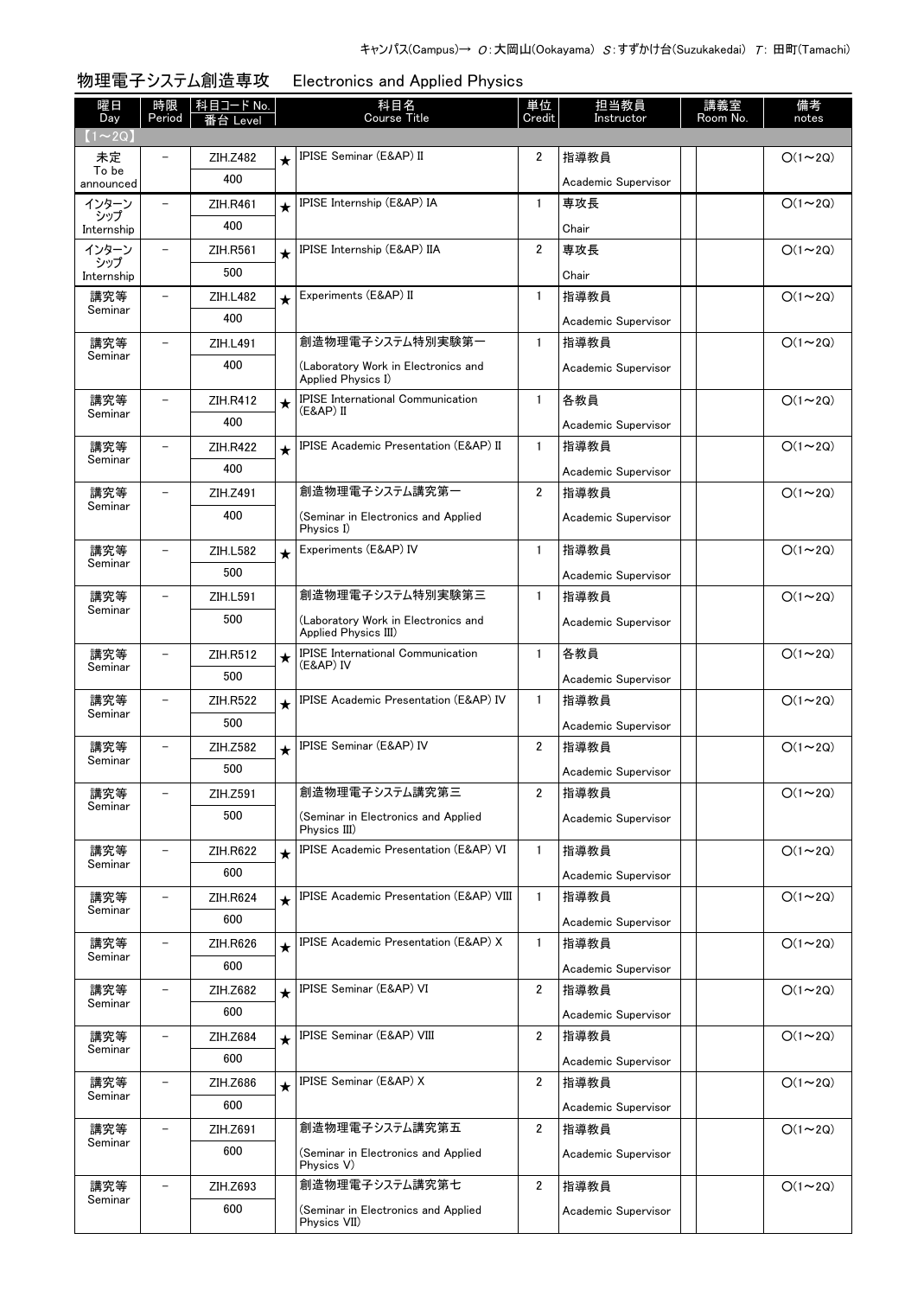# 物理電子システム創造専攻 Electronics and Applied Physics

| 曜日<br>Day. | 時限<br>Period | 科目コード No.<br>番台 Level | 科目名<br>Course Title                                | 単位<br>Credit | 担当教員<br>Instructor  | 講義室<br>Room No. | 備考<br>notes   |
|------------|--------------|-----------------------|----------------------------------------------------|--------------|---------------------|-----------------|---------------|
| $1 - 20.$  |              |                       |                                                    |              |                     |                 |               |
| 講究等        | -            | ZIH.Z695              | 創造物理電子システム講究第九                                     |              | 指導教員                |                 | $O(1\sim 2Q)$ |
| Seminar    |              | 600                   | (Seminar in Electronics and Applied<br>Physics IX) |              | Academic Supervisor |                 |               |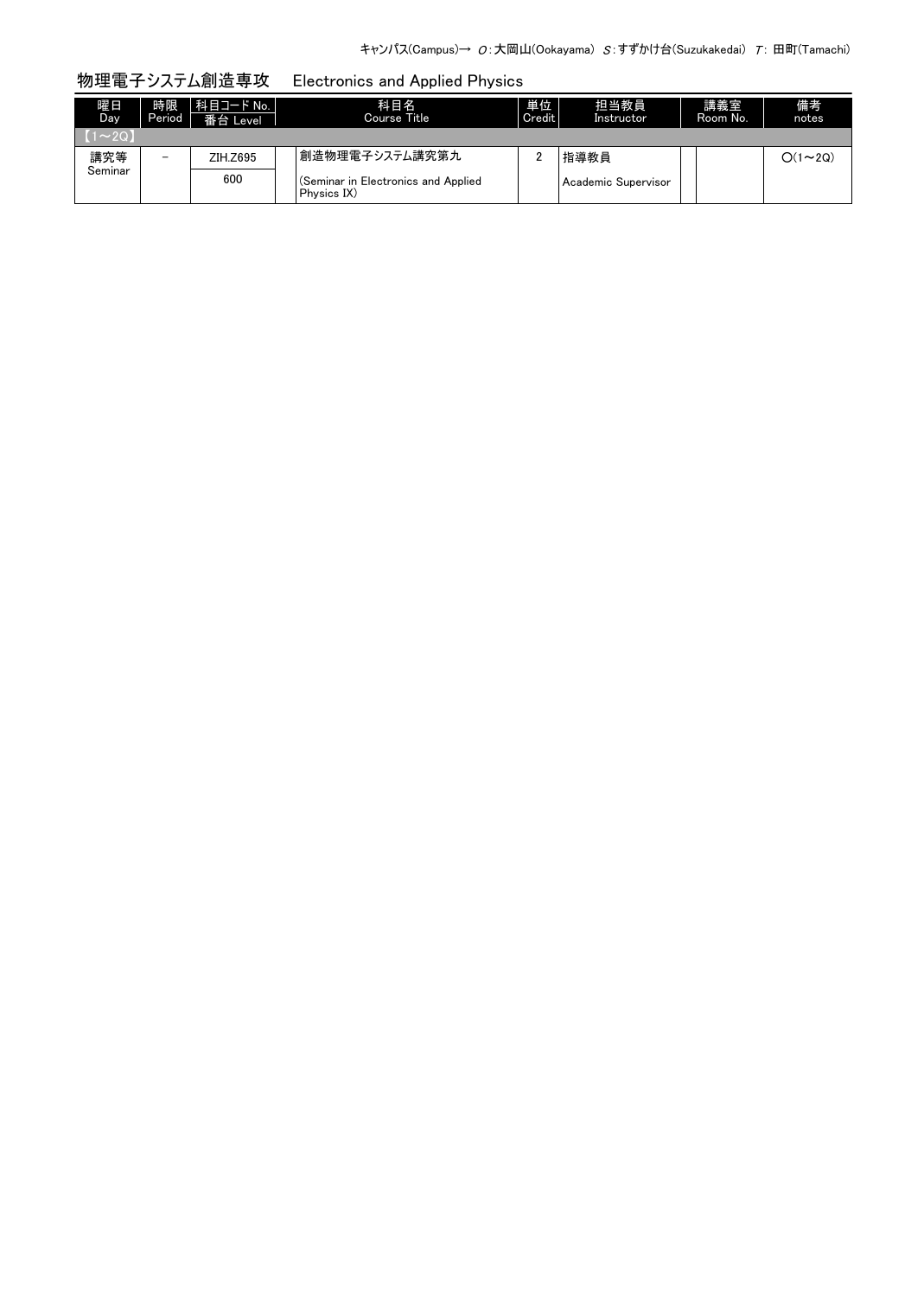| 曜日<br>Day                     | 時限<br>Period             | 科目コード No. |         | 科目名<br><b>Course Title</b>                           | 単位<br>Credit   | 担当教員<br>Instructor  | 講義室<br>Room No. | 備考<br>notes   |
|-------------------------------|--------------------------|-----------|---------|------------------------------------------------------|----------------|---------------------|-----------------|---------------|
| $(1\!\thicksim\!2\mathrm{Q})$ |                          |           |         |                                                      |                |                     |                 |               |
| インターン                         |                          | ZIJ.D411  | $\star$ | IPISE Internship (CISS) IA                           | $\mathbf{1}$   | 専攻長                 |                 | $O(1\sim 2Q)$ |
| シップ<br>Internship             |                          | 400       |         |                                                      |                | Chair               |                 |               |
| インターン                         |                          | ZIJ.D513  | $\star$ | IPISE Internship (CISS) IIA                          | 2              | 専攻長                 |                 | $O(1\sim 2Q)$ |
| シップ<br>Internship             |                          | 500       |         |                                                      |                | Chair               |                 |               |
| 講究等                           |                          | ZIJ.D408  | $\star$ | <b>IPISE International Communication (CISS)</b><br>П | $\mathbf{1}$   | 各教員                 |                 | $O(1\sim 2Q)$ |
| Seminar                       |                          | 400       |         |                                                      |                | Academic Supervisor |                 |               |
| 講究等                           |                          | ZIJ.D416  | $\star$ | IPISE Seminar (CISS) II                              | 2              | 指導教員                |                 | $O(1\sim 2Q)$ |
| Seminar                       |                          | 400       |         |                                                      |                | Academic Supervisor |                 |               |
| 講究等                           |                          | ZIJ.D420  | $\star$ | IPISE Academic Presentation (CISS) II                | $\mathbf{1}$   | 指導教員                |                 | $O(1\sim 2Q)$ |
| Seminar                       |                          | 400       |         |                                                      |                | Academic Supervisor |                 |               |
| 講究等                           |                          | ZIJ.D510  | $\star$ | IPISE International Communication (CISS)<br>IV       | $\mathbf{1}$   | 各教員                 |                 | $O(1\sim 2Q)$ |
| Seminar                       |                          | 500       |         |                                                      |                | Academic Supervisor |                 |               |
| 講究等                           |                          | ZIJ.D518  | $\star$ | IPISE Seminar (CISS) IV                              | $\overline{2}$ | 指導教員                |                 | $O(1\sim 2Q)$ |
| Seminar                       |                          | 500       |         |                                                      |                | Academic Supervisor |                 |               |
| 講究等                           |                          | ZIJ.D522  | $\star$ | <b>IPISE Academic Presentation (CISS) IV</b>         | 1              | 指導教員                |                 | $O(1\sim 2Q)$ |
| Seminar                       |                          | 500       |         |                                                      |                | Academic Supervisor |                 |               |
| 講究等                           |                          | ZIJ.D602  | $\star$ | IPISE Seminar (CISS) VI                              | $\overline{2}$ | 指導教員                |                 | $O(1\sim 2Q)$ |
| Seminar                       |                          | 600       |         |                                                      |                | Academic Supervisor |                 |               |
| 講究等<br>Seminar                |                          | ZIJ.D604  | $\star$ | IPISE Seminar (CISS) VIII                            | 2              | 指導教員                |                 | $O(1\sim 2Q)$ |
|                               |                          | 600       |         |                                                      |                | Academic Supervisor |                 |               |
| 講究等<br>Seminar                | $\equiv$                 | ZIJ.D606  | $\star$ | IPISE Seminar (CISS) X                               | $\overline{2}$ | 指導教員                |                 | $O(1\sim 2Q)$ |
|                               |                          | 600       |         |                                                      |                | Academic Supervisor |                 |               |
| 講究等<br>Seminar                |                          | ZIJ.D608  | $\star$ | IPISE Academic Presentation (CISS) VI                | $\mathbf{1}$   | 指導教員                |                 | $O(1\sim 2Q)$ |
|                               |                          | 600       |         |                                                      |                | Academic Supervisor |                 |               |
| 講究等<br>Seminar                |                          | ZIJ.D610  | $\star$ | IPISE Academic Presentation (CISS) VIII              | $\mathbf{1}$   | 指導教員                |                 | $O(1\sim 2Q)$ |
|                               |                          | 600       |         |                                                      |                | Academic Supervisor |                 |               |
| 講究等<br>Seminar                |                          | ZIJ.D612  | $\star$ | <b>IPISE Academic Presentation (CISS) X</b>          | 1              | 指導教員                |                 | $O(1\sim 2Q)$ |
|                               |                          | 600       |         |                                                      |                | Academic Supervisor |                 |               |
| 講究等<br>Seminar                |                          | ZIJ.Z691  |         | 知能システム科学講究第五                                         | $\overline{2}$ | 指導教員                |                 | $O(1\sim 2Q)$ |
|                               |                          | 600       |         | (Seminar on Intelligent Systems Science<br>V)        |                | Academic Supervisor |                 |               |
| 講究等                           |                          | ZIJ.Z693  |         | 知能システム科学講究第七                                         | $\overline{2}$ | 指導教員                |                 | $O(1\sim 2Q)$ |
| Seminar                       |                          | 600       |         | (Seminar on Intelligent Systems Science<br>VII)      |                | Academic Supervisor |                 |               |
| 講究等                           | $\overline{\phantom{0}}$ | ZIJ.Z695  |         | 知能システム科学講究第九                                         | $\overline{2}$ | 指導教員                |                 | $O(1\sim 2Q)$ |
| Seminar                       |                          | 600       |         | (Seminar on Intelligent Systems Science<br>IX)       |                | Academic Supervisor |                 |               |

知能システム科学専攻 Computational Intelligence and Systems Science